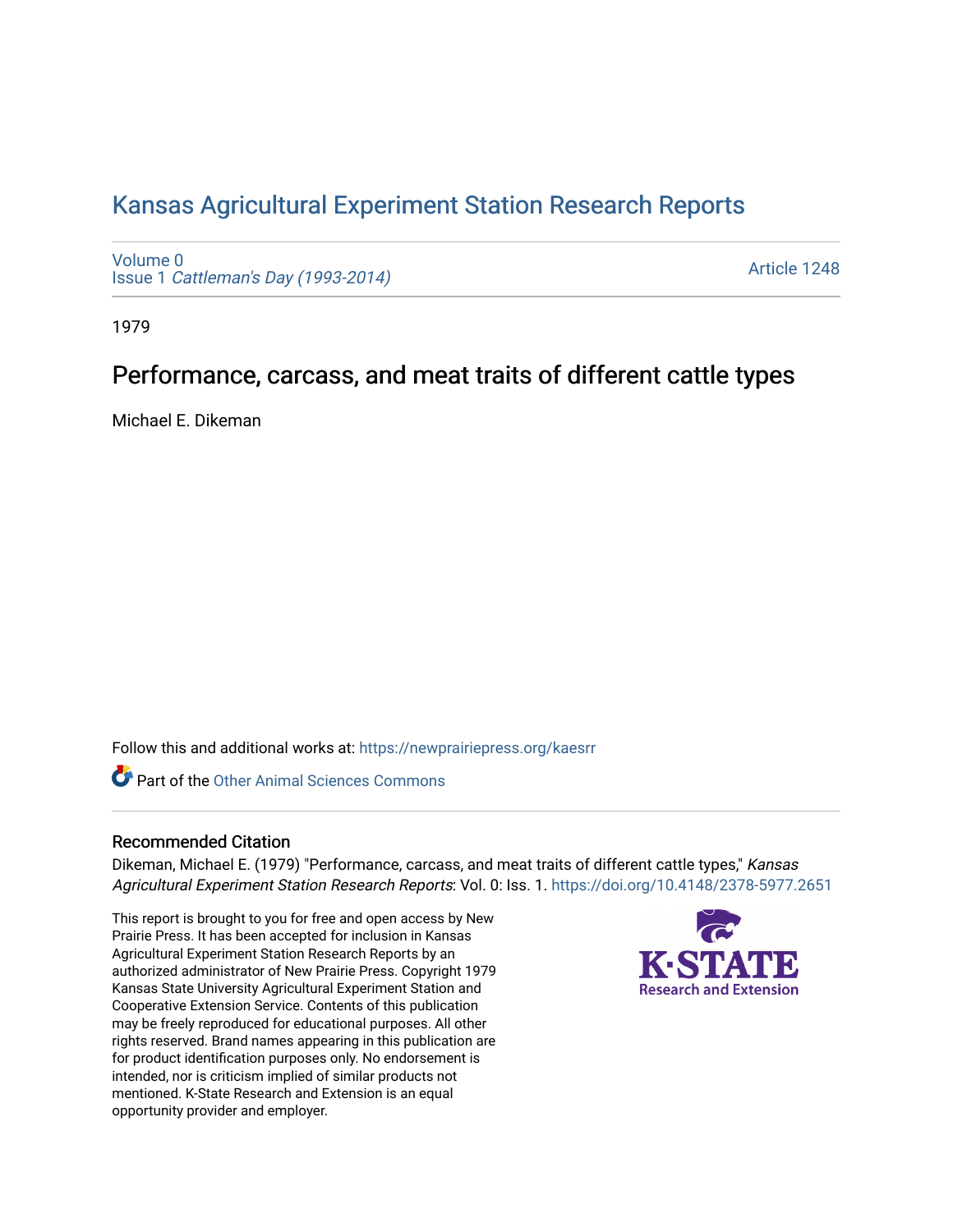## Performance, carcass, and meat traits of different cattle types

### Abstract

Different crossbred (X) cattle types were evaluated for growth, feed efficiency, carcass and meat traits. Steers were studied from mating Angus (A), Hereford (H), Brahman (B), Sahiwal (S), Pinzgauer (P), and Tarentaise (T) sires to Angus and Hereford females.

## Keywords

Cattlemen's Day, 1979; Report of progress (Kansas State University. Agricultural Experiment Station); 350; Beef; Performance; Carcass; Meat traits

### Creative Commons License



This work is licensed under a [Creative Commons Attribution 4.0 License](https://creativecommons.org/licenses/by/4.0/).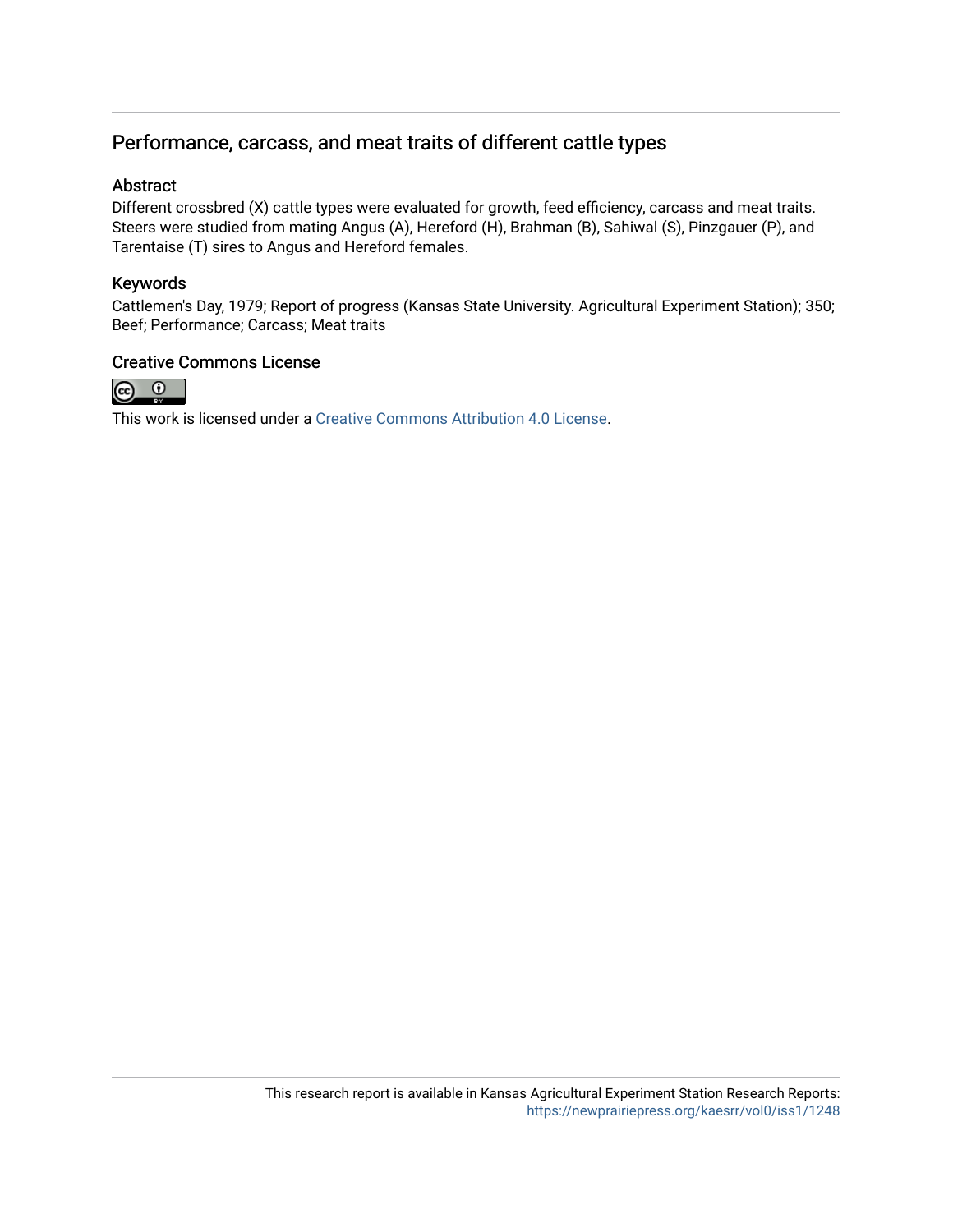

#### Summary

Different crossbred (X) cattle types were evaluated for growth, feed efficiency, carcass and meat traits. Steers were studied from mating Angus (A), Hereford (H), Brahman (B), Sahiwal (S), Pinzgauer (P), and Tarentaise<br>(T) sires to Angus and Hereford females.

Average daily gain (ADG) and feed efficiency were similar for all the crosses except that SX gained slower and required more feed per pound of gain. Brahman crosses tended to have higher, and PX tended to have lower dressing percentages than the other crosses. Quality grades ranged from<br>low choice (HAX) to average good (BX and SX). HAX had higher fat trim percentages and lower retail product percentages than other crossbred types because they had more fat covering. All other crosses were similar in fat trim, retail product, and bone percentages. Taste panel flavor and juiciness scores did not differ between crosses. However, PX and HAX tended to be more tender than TX or BX, and considerably more tender than SX.

If all crossbred types had been slaughtered at the same percentage of body fat rather than at the same age, there would likely be no advantage of PX, TX, BX or SX over HAX in feedlot performance, carcass or meat traits.

#### Introduction

Two-year results from the U.S. Meat Animal Research Center's "cattle germ plasm program" are reported here. Kansas State University and the Standardization Branch, Food Safety and Quality Service, USDA, cooperated on carcass and meat aspects of the study.

Data on calving difficulty and preweaning performance resulting from matings in this study were obtained in addition to reproduction and maternal traits of the female progeny. That information is in Progress Report No. 5 from the "germ plasm evaluation program", Roman L. Hruska U.S. Meat Animal Research Center, Clay Center, NE 68933.

Appreciation is expressed to Jean Riggs and Garland Lewis, Department of Housing, KSU, for use of the meat processing facilities in the Pittman building in conducting this research.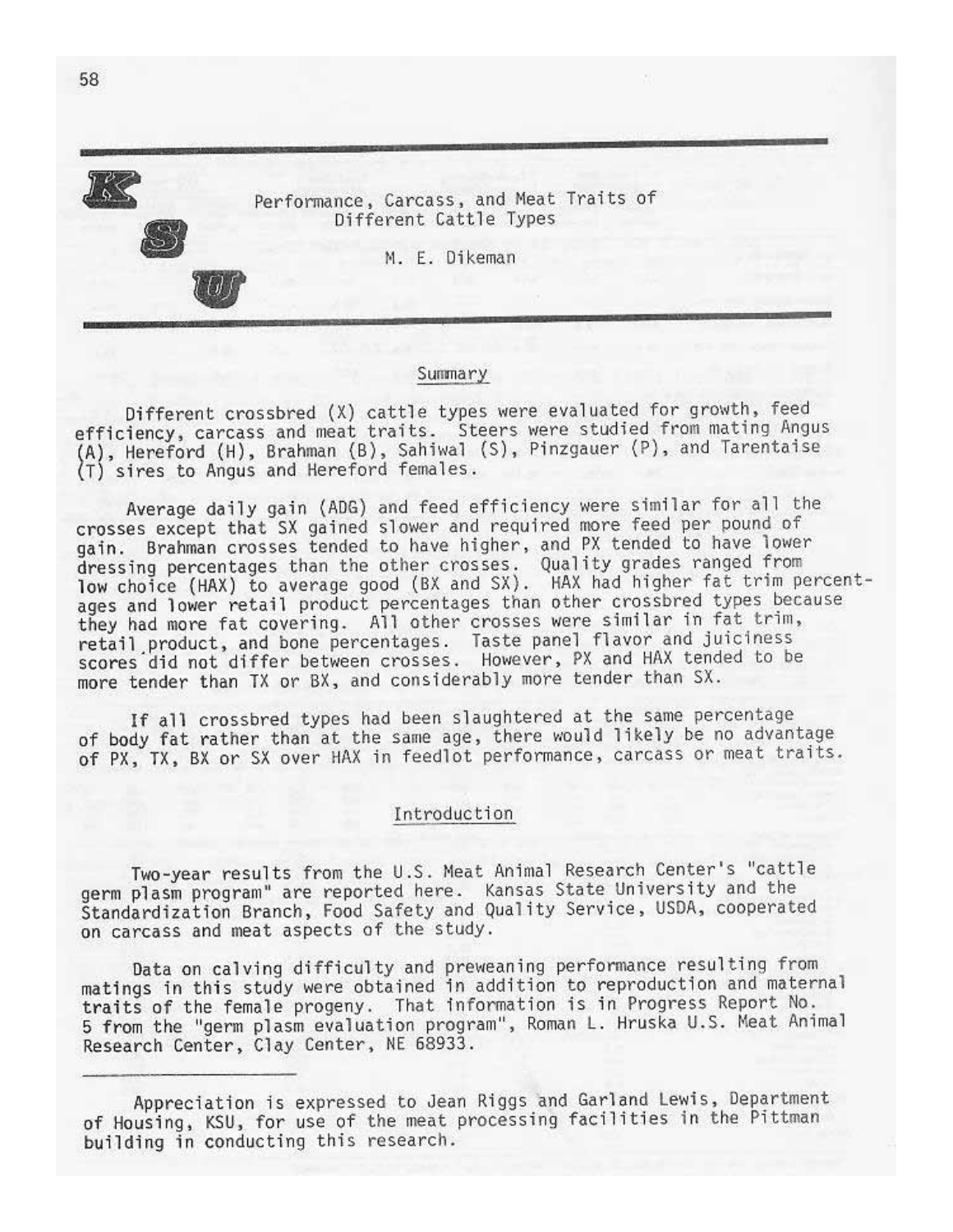#### Experimental Procedure

Different crossbred (X) cattle types were produced by mating Angus (A), Hereford (H), Brahman (B), Sahiwal (S), Pinzgauer (P), and Tarentaise (T) sires to Angus and Hereford females. The two calf crops were born in March, April, and May of 1975 and 1976, castrated at birth and weaned when approximately 200 days old. All male calves were fed in a feedlot by sire breed groups to obtain growth and feed efficiency data. They were fed a corn silage-and-concentrate ration that approximated 80% TDN (total digestible nutrients) on a dry matter basis.

Approximately one-third of each crossbred type was slaughtered at each of three slaughter times. Steers born in 1975 were slaughtered after 192, 218, and 246 days on feed after a 40-day postweaning adjustment period. Steers born in 1976 were fed 180, 208, and 236 days after a 34-day postweaning adjustment period. All steers were slaughtered in a commercial slaughter plant. After a 48-hr chill, carcasses were evaluated for yield grade and<br>quality grade. The right carcass side of an average of 45 steers per sire breed for each slaughter group (except for 34 Tarentaise-sired steers) were brought to Kansas State University for detailed cut-out and meat quality evaluations. The sides were fabricated into essentially boneless, closely trimmed retail cuts.

One rib steak was removed from each of the carcasses for Warner-Bratzler shear determinations of tenderness. Another rib steak was removed from six carcasses per crossbred group per slaughter time and evaluated for tenderness, flavor, and juiciness by a trained taste panel.

#### Results and Discussion

Feedlot average daily gain (ADG) was similar for all crossbred types except the SX which gained significantly slower (Table 18.1). Steers from H females had higher ADG than those from A females regardless of sire breed. Final weights of SX were the lightest of all crosses; BX the heaviest because they were heavier at weaning. Final weights were similar for HAX, PX and TX. Sahiwal crosses were less efficient in feed utilization than other crosses, and PX slightly more efficient than the other crosses. The remaining crosses were similar in feed efficiency.

Hot carcass weights were similar for all crossbred types except that SX were lighter (Table 18.2). Dressing percentages did not differ between HAX, TX, and SX; however, BX tended to dress highest and PX lowest. Quality grades ranged from low choice (HAX) to average good (BX and SX).

The range in yield grades for the different crosses was relatively narrow (3.2 to 3.8, Table 18.3), with no differences in rib eye areas but HAX had more fat cover which gave them a less desirable yield grade. TX had higher kidney knob percentages than the other crossbred types.

Hereford X Angus crosses had lower retail product and higher fat trim percentages than other crosses because they had more fat covering, with no advantage in muscle thickness (Table 18.4). All other crossbred types were similar in retail product, fat trim, and bone percentages. Taste panel flavor and juiciness scores did not differ statistically among crosses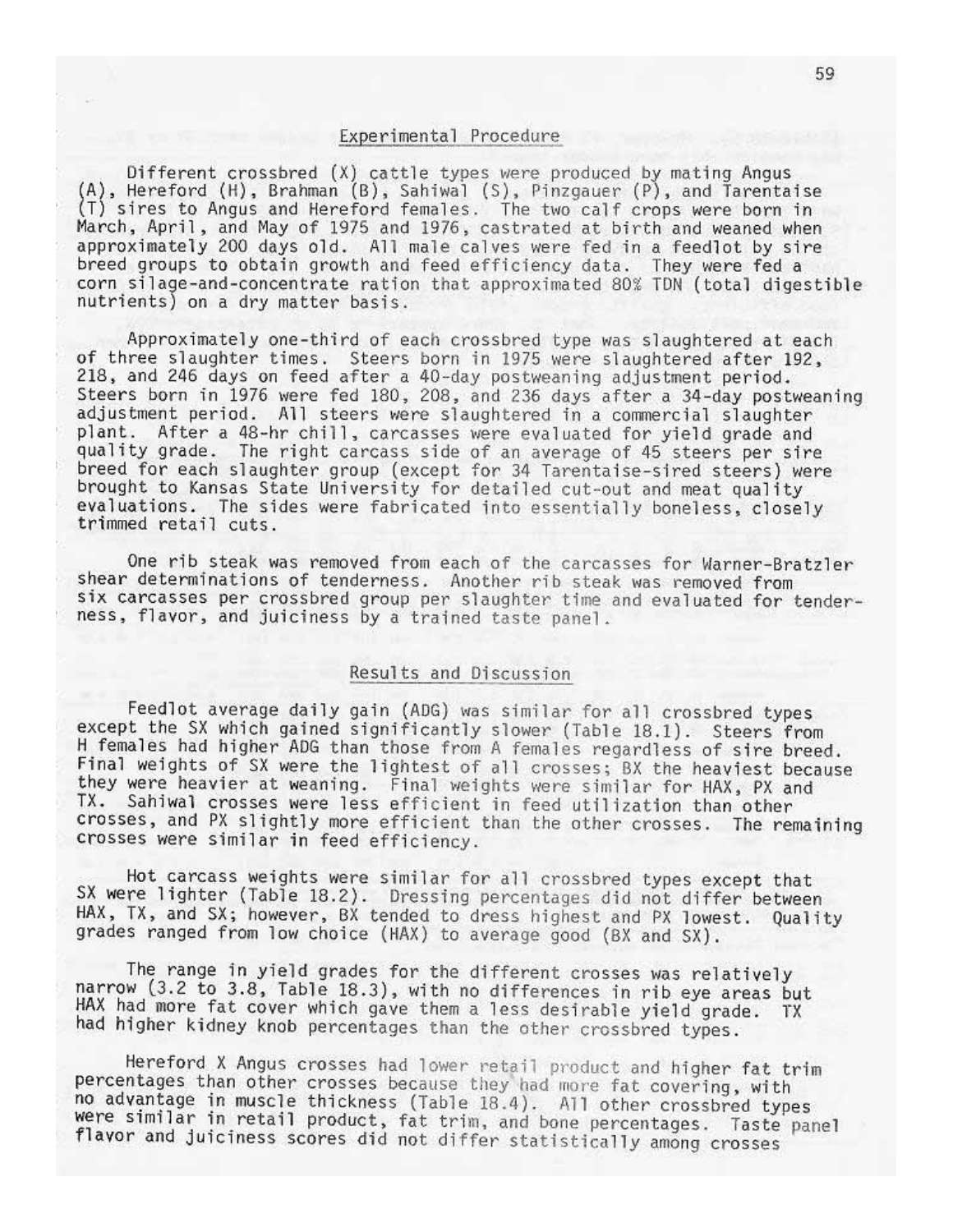(Table 18.5). However, PX and HX tended to be more tender than TX or BX, and considerably more tender than SX.

The only meaningful differences between crosses in this study probably were that SX have the least growth potential and Zebu-type cattle (S and B) tend to have less marbling and less tender meat. Most other differences can be attributed to differences in fatness at slaughter. If all crosses had been slaughtered at a constant percentage of body fat rather than at the same age, HAX probably would be at least equal to PX, TX, or BX in ADG, feed efficiency, quality grade, yield grade, retail product percentage, and meat palatability. That is, there appears to be no advantage of PX, TX, BX or SX over HAX in feedlot performance, carcass, or meat traits when all are managed as in this study.

| Breed of steer           | x                 |           | No. steers <sup>a</sup> |           |            |              | Postweaning  | average daily gain |              |                 |              | Final weight |              |                |      |                | Feed efficiency c<br>(TDN per lb gain) |      |
|--------------------------|-------------------|-----------|-------------------------|-----------|------------|--------------|--------------|--------------------|--------------|-----------------|--------------|--------------|--------------|----------------|------|----------------|----------------------------------------|------|
| Sire                     | Dam               | 51        | SZ.                     | 53        | Total      | ŠΤ           | 52           | 53                 | Avg          | $\overline{51}$ | S2           | 53           | Avg          | Ratio          | S1   | S <sub>2</sub> | S3                                     | Avg  |
| Angus<br>Hereford        | Hereford<br>Angus | 24<br>36  | 24<br>35                | 26<br>35  | 74<br>106  | 2.53<br>2.48 | 2.50<br>2.43 | 2.42<br>2.33       | 2.48<br>2.42 | 1011<br>1030    | 1071<br>1086 | 1119<br>1128 | 1067<br>1081 | 99.4<br>100.7  |      |                |                                        |      |
|                          | Average           | 60        | 59                      | 61        | 180        | 2.51         | 2.46         | 2.38               | 2.45         | 1021            | 1079         | 1124         | 1074         | 100.0          | 5.93 |                | 6.13 6.37                              | 6.14 |
| Brahnan                  | Hereford<br>Angus | 17<br>34  | 17<br>34                | 18<br>33  | 52<br>101  | 2.56<br>2.40 | 2.50<br>2.36 | 2.48<br>2.41       | 2.51<br>2.39 | 1059<br>1061    | 1113<br>1125 | 1170<br>1180 | 1114<br>1122 | 103.7<br>104.5 |      |                |                                        |      |
|                          | Average           | 51        | 51                      | 51        | 153        | 2.48         | 2.43         | 2.44               | 2.45         | 1060            | 1119         | 1175         | 1118         | 104.1          | 5.99 | 6.19           | 6.18                                   | 6.12 |
| Sahiwa]                  | Hereford<br>Angus | 19<br>32  | 19<br>32                | 21<br>31  | 59<br>95   | 2.38<br>2.22 | 2.34<br>2.13 | 2.27<br>2.11       | 2.33<br>2.15 | 997<br>984      | 1045<br>1035 | 1116<br>1084 | 1053<br>1034 | 98.0<br>96.3   |      |                |                                        |      |
|                          | Average           | 51        | 51                      | 52        | 154        | 2.30         | 2.24         | 2.19               | 2.24         | 991             | 1040         | 1100         | 1044         | 97.2           | 6.08 | 6.41           | 6.55                                   | 6.35 |
| Pinzgauer                | Hereford<br>Angus | 22<br>36  | 23<br>36                | 23<br>36  | 68<br>108  | 2.65<br>2.46 | 2.54<br>2.42 | 2.51<br>2.30       | 2.57<br>2.40 | 1031<br>1041    | 1090<br>1096 | 1144<br>1130 | 1088<br>1089 | 101.3<br>101.4 |      |                |                                        |      |
|                          | Average           | 58        | 59                      | 59        | 176        | 2.56         | 2.48         | 2.41               | 2.49         | 1036            | 1093         | 1137         | 1089         | 101.4          | 5.76 | 6.00           | 6.26                                   | 6.01 |
| Tarentaise               | Hereford<br>Angus | 12<br>23  | 10<br>25                | 9<br>24   | 31<br>72   | 2.58<br>2.41 | 2.50<br>2.32 | 2.42<br>2.27       | 2.50<br>2.33 | 1042<br>1043    | 1080<br>1078 | 1141<br>1137 | 1088<br>1085 | 101.3<br>101.1 |      |                |                                        |      |
|                          | Average           | 35        | 35                      | 33        | 103        | 2.50         | 2.41         | 2.35               | 2.42         | 1043            | 1079         | 1139         | 1087         | 101.2          | 5.86 |                | 6.18 6.37                              | 6.14 |
| Averages of<br>all sires | Hereford<br>Angus | 94<br>161 | 93<br>162               | 97<br>159 | 284<br>482 | 2.54<br>2.40 | 2.48<br>2.33 | 2.42<br>2.28       | 2.48<br>2.34 | 1028<br>1032    | 1080<br>1084 | 1138<br>1132 | 1082<br>1082 | 100.7<br>100.7 |      |                |                                        |      |
|                          | Average           |           |                         |           |            | 2.47         | 2.40         | 2.35               | 2.41         | 1030            | 1082         | 1135         | 1082         | 100.7          | 5.92 |                | $6.18$ $6.35$                          | 6.15 |

Table 18.1. Postweaning average daily gains, final weights, and TDN efficiencies of different crossbred cattle types.

<sup>a</sup>S1, S2, and S3 represent slaughter groups 1, 2, and 3. Steers born in 1975 were slaughtered after 192, 218, and 246 days<br>on feed after a 40-day postweaning adjustment period; 1976 steers were slaughtered after 180, 208, after a 34-day postweaning adjustment period.

<sup>D</sup>Ratio relative to 1074 lb average of Hereford-Angus reciprocal crosses.

<sup>C</sup>TDN = Total digestible nutrients determined on a 100% dry matter basis.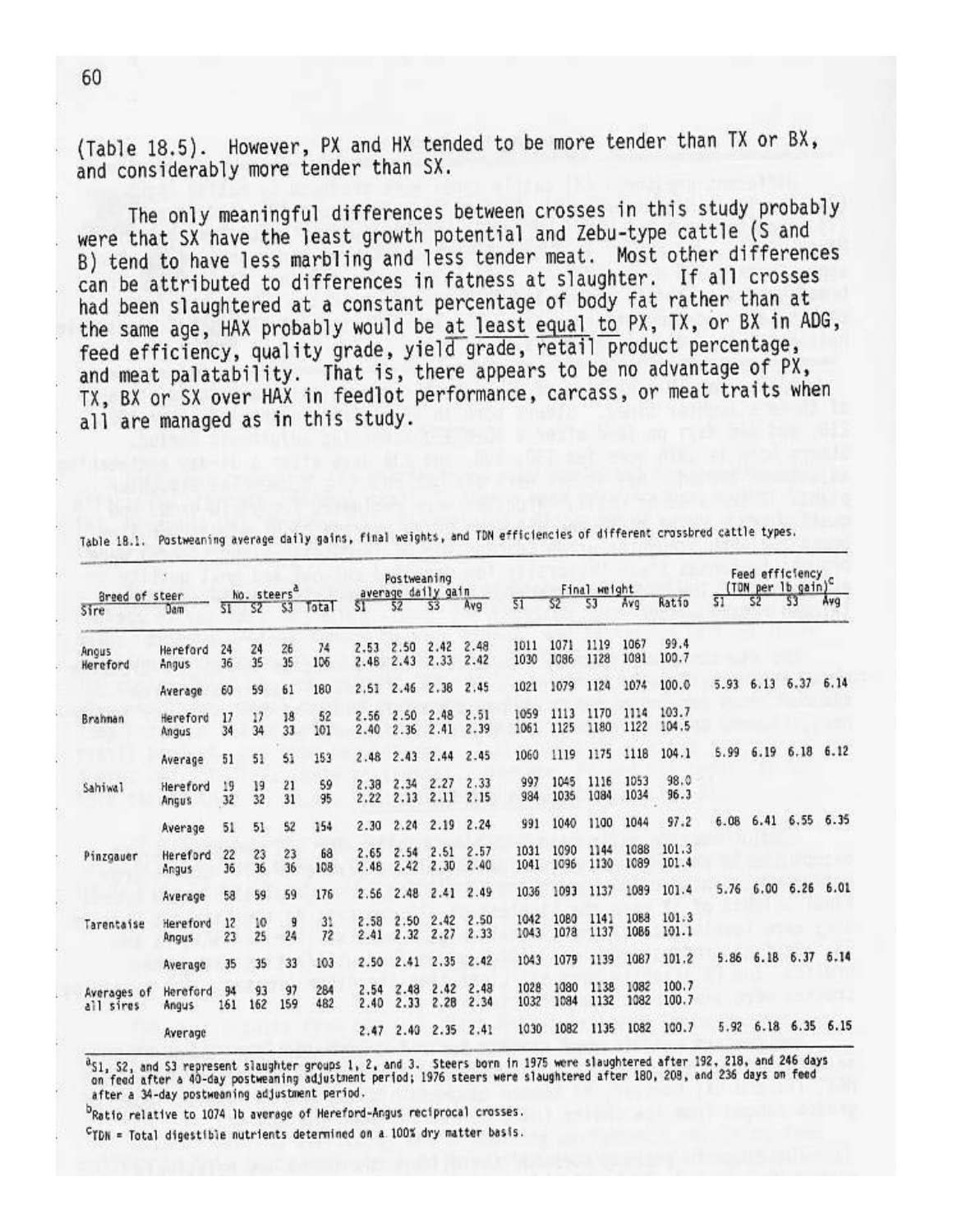| Breed of steer |          |     |     | Hot carcass wt. 1b |     |      |                | Dressing percentage <sup>a</sup> |           |                 |                      |           | U.S.D.A. quality grade |                 | Marbling score <sup>C</sup> |                |      |
|----------------|----------|-----|-----|--------------------|-----|------|----------------|----------------------------------|-----------|-----------------|----------------------|-----------|------------------------|-----------------|-----------------------------|----------------|------|
| Sire           | Dam      | 51  | 52  | \$3                | Avg | ST.  | S2             | S3                               | pvn       | $\overline{51}$ | 52                   | S3        | Ava                    | $\overline{51}$ | 52                          | S3             | Avg  |
| Angus          | Hereford | 603 | 643 | 686                | 644 | 59.8 | 60.4           | 61.5                             | 60.6      | 11.4            | 12.3                 | 12.7      | 12.2                   | 10.0            | 12.2                        | 13.5           | 11.9 |
| Hereford       | Angus    | 623 | 664 | 703                | 663 | 60.3 | 61.0           | 62.1                             | 61.1      | 11.7            | 12.3                 | 12.1      | 12.0                   | 10.3            | 12.1                        | 11.6           | 11.4 |
|                | Average  | 613 | 653 | 694                | 654 | 60.0 | 60.7           |                                  | 61.8 60.9 | 11.6            | 12.3                 | 12.4      | 12.1                   | 10.2            | 12.1                        | 12.6           | 11.6 |
| Brahman        | Hereford | 615 | 653 | 700                | 656 | 60.3 |                | 61.3 61.6 61.0                   |           | 10.5            | 9.8                  | 11.0      | 10.4                   | 9.2             | 7.8                         | 9.5            | 8.8  |
|                | Angus    | 638 | 685 | 720                | 681 | 61.6 |                | 62.6 62.5                        | 62.2      | 10.6            |                      | 11.1 11.3 | 11.0                   | 8.8             | 9.7                         | 10.1           | 9.5  |
|                | Average  | 627 | 669 | 710                | 658 | 60.9 |                | 62.0 62.0 61.6                   |           |                 | 10.5 10.4 11.1       |           | 10.7                   | 9.0             | 8.8                         | 9.8            | 9.2  |
| Sahiwal        | Hereford | 569 | 609 | 656                | 612 | 59.9 |                | 60.8 51.7 60.8                   |           |                 | $10.3$ $10.2$ $11.0$ |           | 10.5                   | 8.5             | 8.4                         | 9.4            | 8.8  |
|                | Angus    | 580 | 619 | 646                | 615 | 60.8 |                | 61.9 61.2 61.3                   |           | 10.4            | 11.8                 | 11.8      | 11.4                   | 8.8             | 11.2                        | 11.1           | 10.4 |
|                | Average  | 575 | 614 | 651                | 613 | 60.3 | 61.3           | 61.5                             | 61.0      | 10.3            | 11.0                 | 11.4      | 10.9                   | 8.6             | 9.8                         | 10.3           | 9.6  |
| Pinzgauer      | Hereford | 590 | 638 | 669                | 632 | 57.8 | 59.5           | 59.7                             | 59.0      |                 | $10.7$ 11.4          | 11.2      | 11.1                   | 8.9             | 10.9                        | 9.9            | 9.9  |
|                | Angus    | 620 | 657 | 695                | 657 | 59.4 | 59.9           | 61.2                             | 60.2      | 11.8            | 11.9 12.6            |           | 12.1                   | 10.8            |                             | 11.5 12.7 11.7 |      |
|                | Average  | 605 | 648 | 682                | 645 | 58.6 | 59.7           | 60.5                             | 59.6      |                 | $11.2$ 11.7          | 11.9      | 11.6                   | 9.8             | 11.2                        | 11.3 10.8      |      |
| Tarentaise     | Hereford | 602 | 639 | 677                | 639 | 59.8 | 60.8           | 60.7                             | 60.4      |                 | $10.5$ 11.3          | 11.0      | 10.9                   | 8.9             |                             | $9.6$ 10.4     | 9.6  |
|                | Angus    | 624 | 658 | 691                | 658 | 60.7 | 61.5           | 61.6                             | 61.3      | 10.9            | 11.4                 | 12.1      | 11.4                   | 9.5             | 10.0                        | 11.5           | 10.3 |
|                | Average  | 613 | 649 | 684                | 649 | 60.2 | 61.2           | 61.1                             | 60.8      | 10.7            | 11.3                 | 11.5      | 11.2                   | 9.2             | 9.8                         | 10.9           | 10.0 |
| Average of     | Hereford | 596 | 636 | 678                | 637 |      | 59.5 60.6      | 61.0                             | 60.4      |                 | $10.7$ 11.0          | 11.4      | 11.0                   | 11.1            |                             | $9.8$ 10.5     | 9.8  |
| all sires      | Angus    | 617 | 657 | 691                | 655 | 60.5 | 61.4           | 61.7                             | 61.2      | 11.1            | 11.7                 | 12.0      | 11.6                   | 11.6            |                             | 10.9 11.4      | 10.6 |
|                | Average  | 606 | 646 | 684                | 646 |      | 60.0 61.0 61.4 |                                  | 60.8      |                 | 10.9 11.3 11.7       |           | 11.3                   |                 | 9.4 10.3 11.0 10.2          |                |      |

Table 18.2. Hot carcass weights, dressing percentages, quality grades, and marbling scores of different crossbred types.

a<br>Dressing percentage equals hot carcass weight divided by final weight on feed and water (without shrink).

bu.s.D.A. quality grade as revised in 1976. 10 - average good, 11 - high good, 12 - low choice, 13 = average choice, etc.  $c$ Marbling Score; 9 = slight+, 10 = small-,....21 = slightly abundant+.

| Breed of steer<br>Sire  |                   |            |            |            | U.S.D.A. yield grade |              |              | Ribeye area, sq. in. |              |            | Fat thickness, in. |                |              | Est. kidney, pelvic<br>and heart fat, % |                |            |            |  |
|-------------------------|-------------------|------------|------------|------------|----------------------|--------------|--------------|----------------------|--------------|------------|--------------------|----------------|--------------|-----------------------------------------|----------------|------------|------------|--|
|                         | Dam               | 51         | 52         | <b>S3</b>  | Avg                  | \$1          | 52           | S3                   | Avg          | 51         | 52                 | S <sub>3</sub> | Avg          | SI.                                     | S <sub>2</sub> | \$3        | Ava        |  |
| Angus                   | Hereford          | 3.2        | 3.7        | 4.0        | 3.6                  | 10.8         | 10.7         | 11.0                 | 10.8         | .52        | .60                | $-68$          | .60          | 3.0                                     | 3.4            | 3.4        | 3.3        |  |
| Hereford                | Angus             | 3.6        | 3.9        | 4.2        | 3.9                  | 10.6         | 10.8         | 11.0                 | 10.8         | .65        | .68                | .74            | .69          | 2.8                                     | 3.3            | 3.5        | 3.2        |  |
|                         | Average           | 3.4        | 3.8        | 4.1        | 3.8                  | 10.7         | 10.8         | 11.0                 | 10.8         | .58        | .64                | .71            | .65          | 2.9                                     | 3.3            | 3.4        | 3.2        |  |
| Brahman                 | Hereford<br>Angus | 3.2<br>3.5 | 3.3<br>3.9 | 3.8<br>3.9 | 3.4<br>3.8           | 10.5<br>10.8 | 10.9<br>11.2 | 10.8<br>11.4         | 10.7<br>11.1 | .43<br>.52 | .49<br>.64         | .57<br>.63     | .50<br>.60   | 3.1<br>3.6                              | 3.1<br>3.9     | 3.7<br>4.1 | 3.3<br>3.9 |  |
|                         | Average           | 3.3        | 3.6        | 3.9        | 3.6                  | 10.6         | 11.0         | 11.1                 | 10.9         | .48        | .56                | .60            | .55          | 3.3                                     | 3.5            | 3.9        | 3.6        |  |
| <b>Sahiwal</b>          | Hereford<br>Angus | 3.1<br>3.3 | 3.2<br>3.6 | 3.6<br>3.6 | 3.3<br>3.5           | 10.2<br>10.5 | 10.5<br>10.9 | 10.9<br>11.2         | 10.5<br>10.9 | .45<br>.52 | .47<br>.61         | .54<br>.62     | .49<br>.58   | 2.8<br>3.4                              | 2.8<br>3.5     | 3.6<br>3.7 | 3.1<br>3.5 |  |
|                         | Average           | 3.2        | 3.4        | 3.6        | 3.4                  | 10.4         | 10.7         | 11.0                 | 10.7         | .48        | .54                | .58            | .53          | 3.1                                     | 3.1            | 3.6        | 3.3        |  |
| Pinzgauer               | Hereford<br>Angus | 2.7<br>3.1 | 3.0<br>3.4 | 3.2<br>3.7 | 3.0<br>3.4           | 10.9<br>11.1 | 11.1<br>11.5 | 11.4<br>11.7         | 11.2<br>11.5 | .33<br>.46 | .42<br>.51         | .48<br>.61     | .41<br>$-52$ | 3.1<br>3.4                              | 3.1<br>3.9     | 3.4<br>4.2 | 3.2<br>3.9 |  |
|                         | Average           | 2.9        | 3.2        | 3.5        | 3.2                  | 11.0         | 11.3         | 11.6                 | 11.3         | .40        | .47                | .54            | .47          | 3.3                                     | 3.5            | 3.8        | 3.5        |  |
| Tarentaise              | Hereford<br>Angus | 2.9<br>3.2 | 2.8<br>3.5 | 3.7<br>3.7 | 3.1<br>3.5           | 10.7<br>10.9 | 11.3<br>11.4 | 11.1<br>11.4         | 11.0<br>11.2 | .36<br>.41 | .33<br>.51         | .52<br>.52     | .40<br>.48   | 3.4<br>3.9                              | 3.4<br>4.4     | 4.1<br>4.7 | 3.6<br>4.3 |  |
|                         | Average           | 3.0        | 3.1        | 3.7        | 3.3                  | 10.8         | 11.3         | 11.3                 | 11.1         | .38        | .42                | .52            | .44          | 3.7                                     | 3.9            | 4.4        | 4.0        |  |
| Average of<br>all sires | Hereford<br>Angus | 3.0<br>3.3 | 3.2<br>3.6 | 3.6<br>3.8 | 3.3<br>3.6           | 10.6<br>10.8 | 10.9<br>11.2 | 11.0<br>11.3         | 10.8<br>11.1 | .42<br>.51 | .45<br>.59         | .56<br>.62     | .48<br>.57   | 3.1<br>3.4                              | 3.2<br>3.8     | 3.6<br>4.0 | 3.3<br>3.7 |  |
|                         | Average           | 3.2        | 3.4        | 3.7        | 3.4                  | 10.7         | 11.0         | 11.2                 | 11.0         | .46        | .53                | .59            | .53          | 3.3                                     | 3.5            | 3.8        | 3.5        |  |

Table 18.3. Yield grades, rib eye areas, fat thicknesses, and estimated kidney, pelvic, and heart fat percentages of different crossbred types.